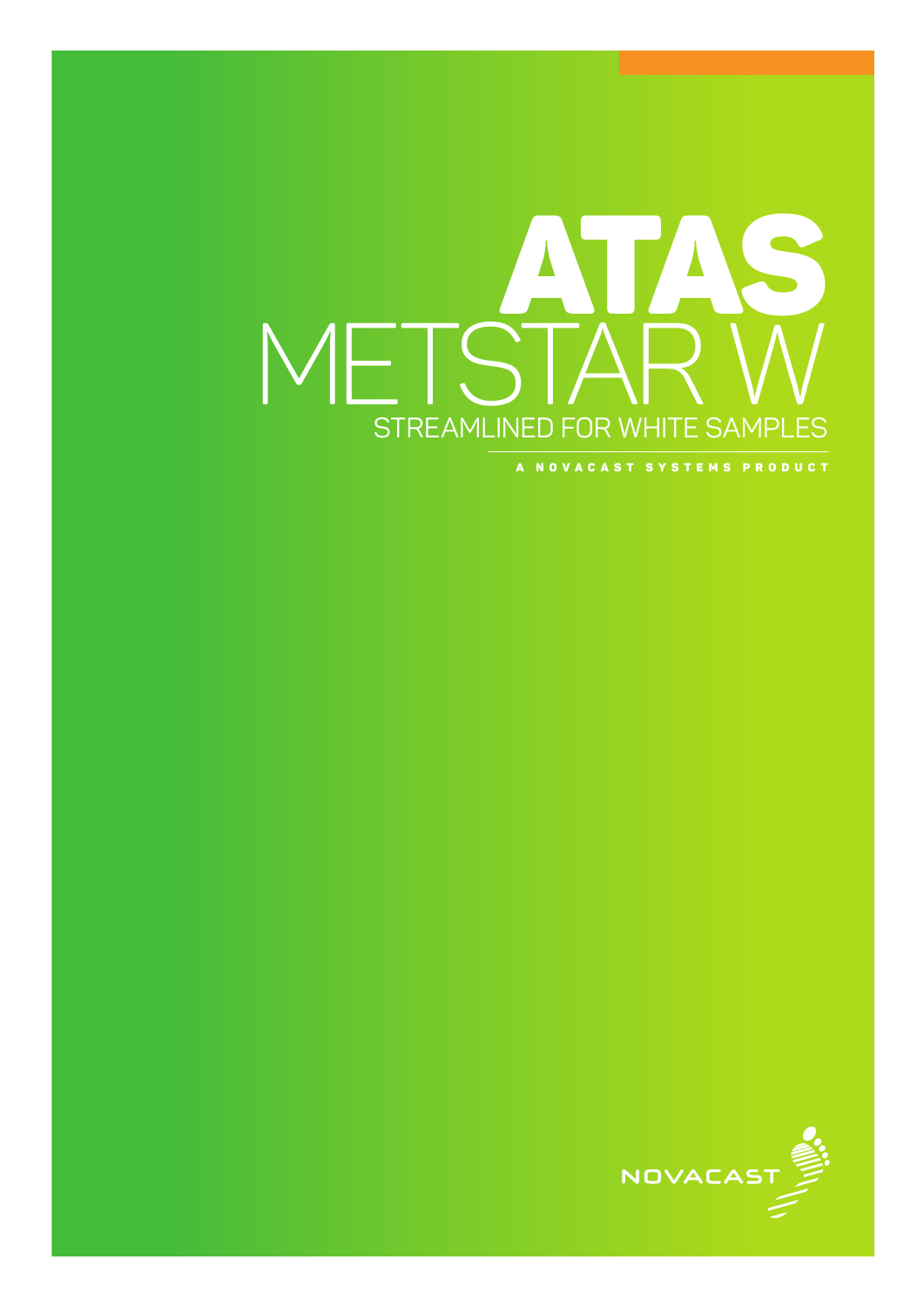

# ATAS METSTAR W

**ATAS MetStar is an easy to use, adaptive metallurgical process control system for analyzing, stabilizing and optimizing the metallurgical process. ATAS MetStar W is streamlined for white samples and will help foundries get more consistent castings and improved metal- lurgical quality.**

Every cast iron foundry needs to realize the importance of controlling molten metal carbon equivalent. Since spectrometer evaluation of light materials is questionable at best (especially Carbon), NovaCast offers ATAS MetStar W to determine CEL (Carbon Equivalent from Liquidus). This will open the path to lower variation in the quality of the molten iron, which is essential to get less (Macro) defects arising from not properly controlling the Carbon Equivalent. ATAS MetStar W is a streamlined version of our premium metallurgical process control system, ATAS MetStar, and is a necessary tool to have in the melting shop for white samples. The W version is exclusively for evaluation of white samples using ATAS W cups (sand cups containing tellurium).

With ATAS MetStar W, you can calculate and keep track of your liquidus temperature over time. This will enable you to control it, which means that you will have less variations in your melt. Less variations in your melt will give you more consistent castings, which will reduce your scrap rate, save energy, and contribute to a greener planet.

## **Usability and interactivity**

ATAS MetStar W is easy to use for the operator, the metallurgist and the foundry manager thanks to the clean and intuitive interface with distinct

symbols. The interface is also coherent since it follows a structured process approach. It demands very few actions and input from operators which reduces the influence of the "human factor" on results and performance.



#### **Process tracker - real time process information**

The Process tracker is an instant information system that visualizes how crucial metallurgical parameters vary over time. Process tracker supports the operators on the shop floor to minimize changes in the metallurgical process. With this information, the operators can actively take required actions and break the trend towards decreased quality of the molten iron. The Process tracker can evaluate an extensive amount of data from different alloys and present it instantly.

#### **Curve Analyzer**

The analyzing module is developed to be as user friendly and flexible as possible. We have added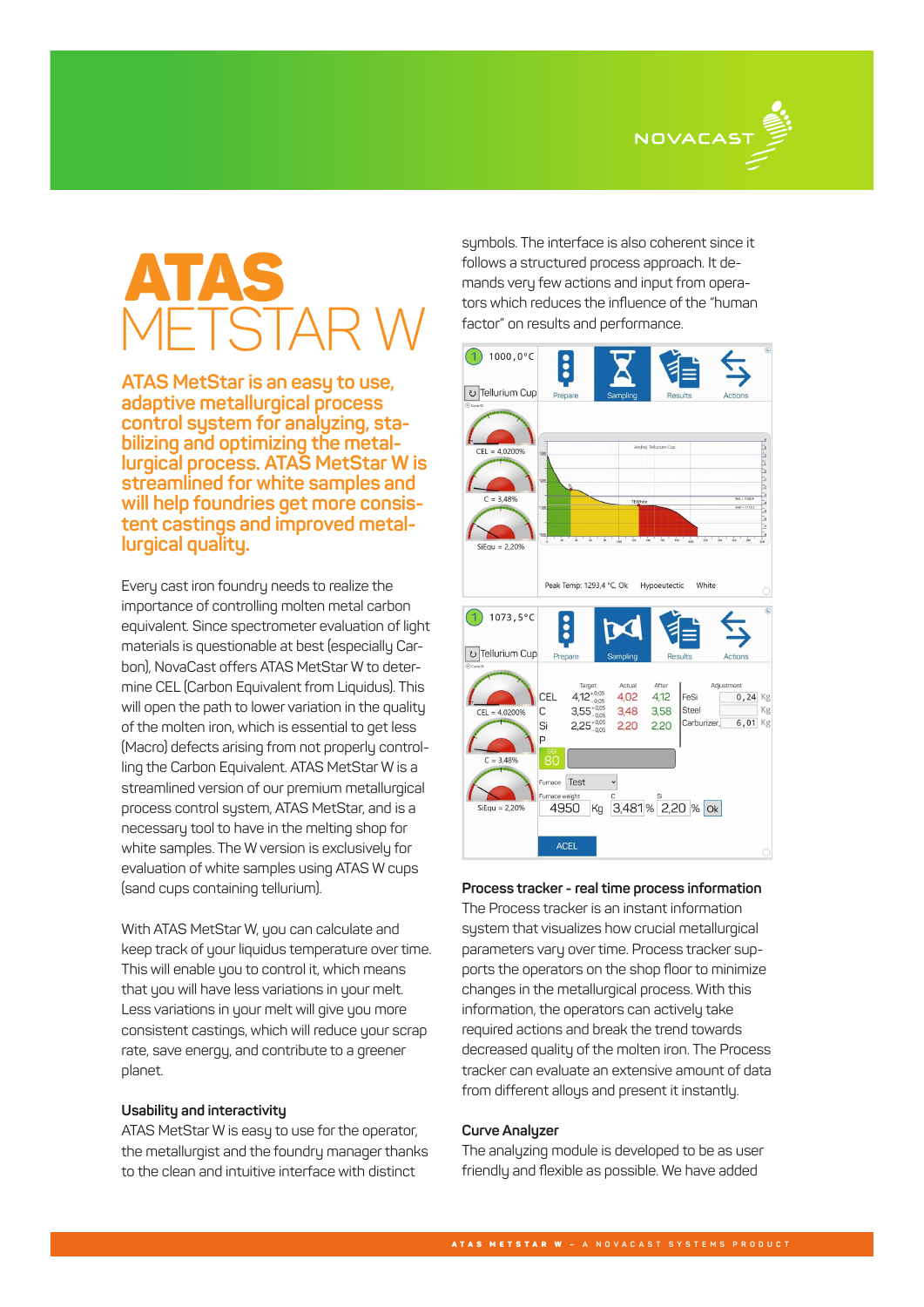

filters to easily filter by specific thermal parameters or to automatically filter out bad samples for further statistical analyze. Important is to know that ATAS MetStar W is capable of exporting all parameters acquired by the system as well as importing any kind of information from Excel to the system, which makes it much easier to work proactively.



### **MasterMind**

One of the greatest capabilities in ATAS MetStar W is MasterMind. It is a process analyzing evaluation system based on a linear regression analysis.



Using the system, it is very easy to look for correlations between ATAS MetStar W parameters and other parameters such as spectrometer readings (adjustments of Si content). We can tupe actual data for finding correlation directly into

MasterMind or import data via an Excel sheet, which is extremely fast for larger amount of data. MasterMind will give the user a correlation factor (R2) which is a statistical measure of how close the data are to the fitted regression line. The system can immediately create equations out of this correlation and save it to the User Defined Equations, which is further used in Process advisor for operator's usage. MasterMind is a very user-friendly advanced analysis tool, which will help solving foundry people's every day problems quickly and efficiently.



#### **Support**

Need support? Click on the "support" button in the main menu and you will be remotely connected to a NovaCast team member who will be more than happy to assist.